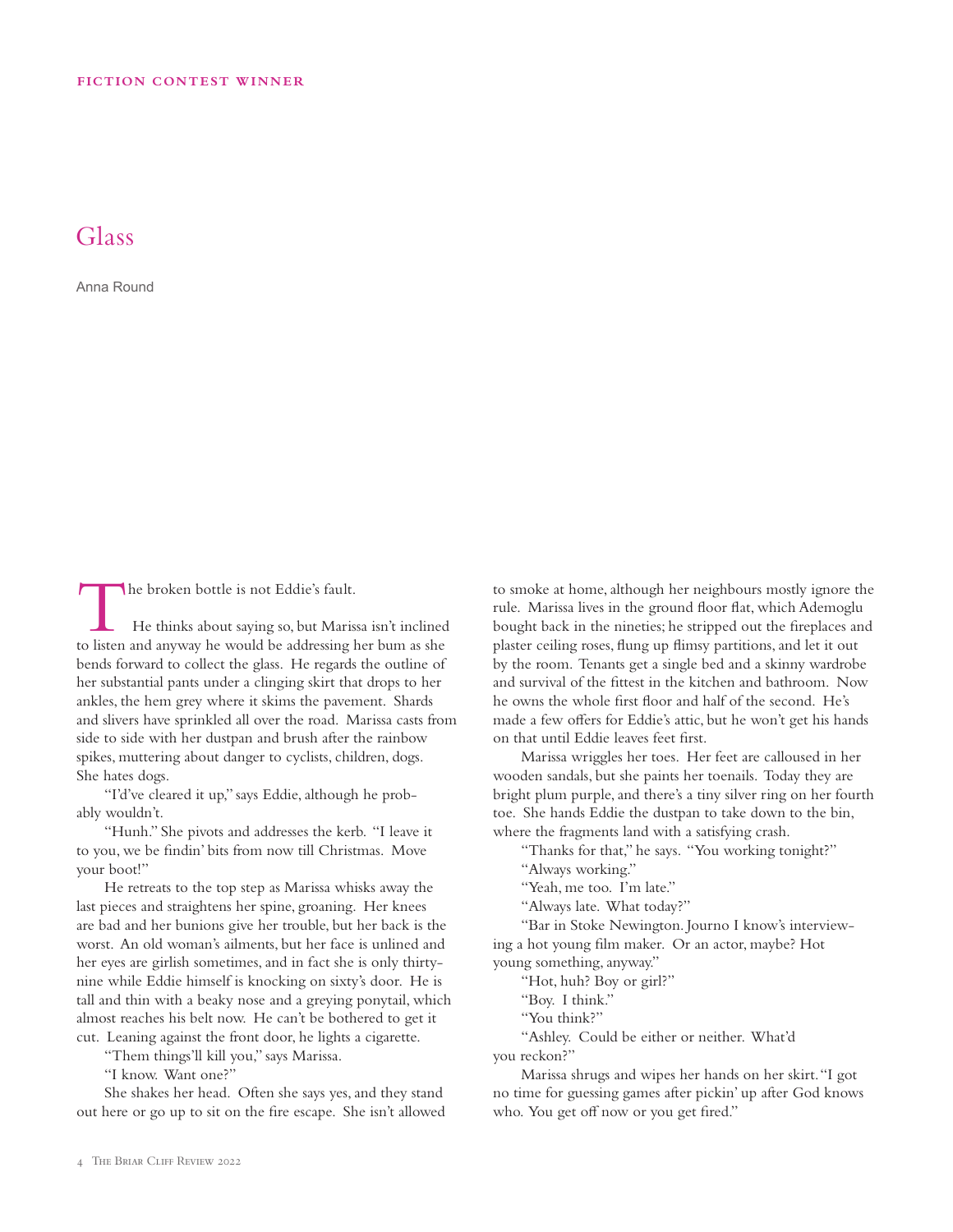"They won't fire me," says Eddie. He knows he's safe. He's not like Marissa, who gets fired fairly regularly although she's never late and picks up conscientiously after all and sundry.

Expedience of the three is legal. Some of the people downstairs aren't, and he suspects she might not be, although one of her jobs is fairly legit. He doesn't ask as far as he knows she has no family in England people downstairs aren't, and he suspects she might doesn't ask. As far as he knows, she has no family in England, nor anywhere else come to that. Once she talked about her brother, but when he hazarded an innocent question she clammed up and didn't accept a cigarette for a month. Her hours are too long for much of a social life. He isn't even sure that her name is Marissa. He didn't hear properly when she first told him, but if it's not, she's never put him right.

He came home drunk, four years ago, at midnight on a Saturday just after she moved in. Fumbling for his keys, he dropped a bottle on the step and Marissa, returning from work, told him to pick up the pieces. They stood in the warm night, smelling spilled beer. Marissa watched him gather the smashed glass, then went back indoors.

A couple of days later she was buying tomatoes and rice in the corner shop when he nipped in for cigarettes. Without knowing why he asked if she wanted to get a coffee and to his surprise she said yes. Afterwards she said it was because he'd done as she asked him; she hadn't thought he would. They went to the smeary café and had espresso, and cheese sandwiches, and Marissa told him about her flat and about Ademoglu, whom she'd met twice (once to give him some of the deposit and get a key, once when he kicked out the guy in the next bedroom, with some helpers she didn't like the look of).

Since then they've been friends. She has never entered Eddie's flat nor invited him into her room. Instead they sit on the landing, the fire escape, the front steps, and talk. They talk about politics, music (she listens to the radio all the time but has no TV), London, the house, the neighbours, her work and his, and nothing very much. Sometimes a week passes, or longer, and they don't see each other. Eddie travels a lot and Marissa spends most of her time cleaning: offices, houses, a hospital cafeteria.

Eddie is the oldest inhabitant in the house, although he doesn't feel old. He's been there thirty years, and he's seen them come and go. He remembers when the flat downstairs belonged to an ancient professor, who yellowed slowly behind his big beard and his thousands upon thousands of books. He died in the library, which must have been much like home, and his students came and packed up all the volumes and took them off to his college. Then there was a hippy couple, with their friends and their babies. Smells of cannabis and shit wafted through their front door and up the stairwell. Then the flat was repossessed and Ademoglu bought it at an auction.

Eddie's always been on good terms with his neighbours, but Marissa is his first real friend in the house. One day, he knows, she will no longer be there.

Ashley, a boy, is better company than he expected and Eddie stays for a few drinks after he's taken the photographs. He still schleps around for jobs like this even though he makes more than enough from news gigs and commissions these days. He doesn't need the money. His flat's long since paid for, and since Heather remarried so is his divorce, but he likes to work. What else would he do?

Sauntering home around closing time, he breathes air heavy with spices and diesel. There's not much traffic, even around King's Cross. It's quiet all the way until he's nearly home and he realises that he's walking towards a commotion; voices bubbling and agitated, engines running to stink up the summer night. Blue lights splinter over the tarmac, and when he turns the corner, an ambulance and two police cars are parked across the mouth of his street. Behind them Ademoglu, rousted from somewhere, is dancing up and down on his fat little legs and shouting. His mouth moves like a cement mixer.

### He's been there thirty years, and he's seen them come and go.

The street is full, everyone outside in pyjamas and t-shirts and dressing gowns. Eddie recognises the posh girls from two houses along and the Korean family from the basement. Marissa isn't there. He doesn't recognise anyone from her flat, but it's their front door that crackles with yellow police tape.

The camera is still around his neck. Before he knows what he's doing, Eddie's looking through the viewfinder, taking pictures, catching people as they blink in the blue wash and the shock. His flash grabs wide eyes, pale brows, lips parted in question. The hallway gapes. He doesn't know what's happened, but he knows the fizz in the air which tells him something has. There's another photographer by the ambulance, a guy he sort of knows, and a woman with a notebook and a Dictaphone. Bloody hell, he thinks, they got here quick.

A cop runs over and plucks at his elbow. "No pictures. No pictures. I'm afraid I'm going to have to ask you to  $-$ "

"I live here." Eddie lets the camera go; it slaps against his leather jacket. "What's going on?"

"You live here, you say? What's your address, please?"

"Number seventeen. The attic flat."

"And were you at home this evening?"

"I've just finished work."

She arches an eyebrow, and Eddie shrugs. "What's happened, then?"

The cop demands identification. Eddie fishes out his driving licence and she checks her list, which he scans over her shoulder. The ground floor entry is sketchy and doesn't includes a Marissa, but 'Edwin Green' is present and correct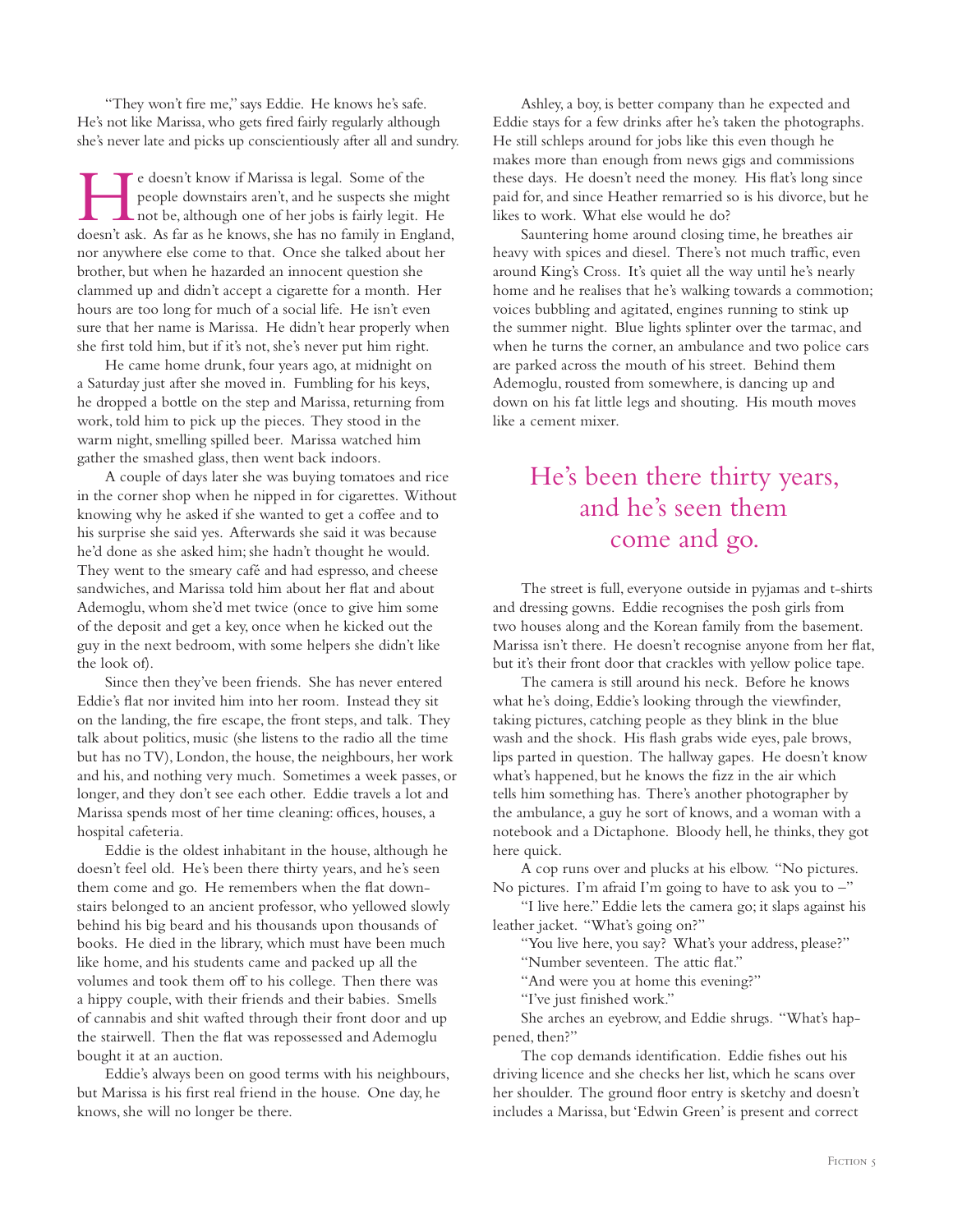for upstairs. Reluctantly the cop scrawls a tick against his name and mutters that there has been an incident.

"What kind of incident?" Eddie asks, but her radio buzzes and she heads back to her car. Eddie looks around for Mr. Youn, or his downstairs neighbour, but instead, Ademoglu stomps over, waving his arms and scowling. "You see this?" he snorts. "They let this happen, then I can't get in my own property. What'd I pay my taxes for, man? Huh? For this shit, this crap? You and I, we own these places, we have rights! We'll tell 'em  $-$ "

"What happened?"

"One of them bum tenants of mine. He's dead. The fucker."

To Eddie's surprise the news shocks him. He has seen enough death, photographed it too, framed scenes of violence and destruction and chosen his favourites, peering at them in the chemical fug of his darkroom where the smell of blood fades in acrid developer, dark stains white and purified through the lens. He's used to turning horror into work. He thought he was hardened off, but now his hands shake and his head swims for a moment.

"Which one?" he asks, although he doesn't know any of the men by more than sight.

"Which one, which one, how do I know, I don't adopt them, I rent them a room. How do I know it's even his real name, how do I tell if they're lying to me when they rob me blind, they fuck off without paying me, they…"

Eddie suddenly wants to punch him in the face.

"Well, he isn't going to pay you now," he says shortly. Even in the dark he can see Ademoglu's face turn puce, but the cop returns before he can answer. They won't be allowed back in for a few more hours, perhaps until morning. Ademoglu lets out a squawk and launches into another tirade. No one says how the man died.

e is looking for Marissa. He doesn't know this until he's half-way to Highbury, peering into convenience stores and cafés and down alleyways. She has mentioned a job near Islington Green, cleaning some building that closes up at eleven, but he can't remember where. A supermarket? A bar? No; one of those language schools over the shops, long banks of booths with computers and headphones. She'd laughed about the students parroting their stilted sentences, the ones who stay late while she sweeps around their feet. He finds a couple of places that might be the right one. At the first, he leans on the bell for five minutes but no one answers. The second is up a grimy stairway with two doors, neither locked. Eddie sticks his head around the door, where a woman is wiping at the headsets with a dirty cloth. She doesn't know a Marissa, she says. It's just her, nobody else.

On the way back down the Caledonian Road, he keeps an eye on the all-night shops and burger bars. For a bit he follows the canal, remembering that she likes to walk there in good weather. A figure on a bench looks familiar from a distance, but it's not her; he doesn't know how he could have made the mistake. He remembers suddenly that she gave him a phone number, once; he saved it, and now he scrolls through his contacts and jabs at the screen. It rings and rings and rings.

The police car is still outside the house. Eddie doesn't bother trying to go home but checks into a cheap hotel for the night, takes a boiling shower, uses a tiny toothbrush from a plastic pack, drops asleep the second he lies down. He doesn't remember his dreams, but they leave him shattered. Late the next morning, he walks round to the house, shows his driving licence again and rattles his keys at the two officers guarding the door. They let him in.

The entrance to the ground floor flat is covered in plastic sheeting, and ghosts in white overalls drift on the other side. The house seems to be empty, apart from the police and Eddie himself. His steps echo, an unanswered question on the deserted landing. With relief, he slides his key into the attic door and falls inside where it's blissfully unchanged.

He puts on a CD, lies on the sofa, smokes, reads for a while.

The phone is ringing. Eddie's on his feet, grabbing the receiver, before he knows what he's doing and of course it's a wrong number. Marissa rarely makes calls – too expensive – but even she must count this an emergency. He showers and makes coffee, and thinks about working but he can't concentrate, disastrous in the darkroom. His phone is silent, dark, mocking, and he needs to get out.

On the doorstep, a cop asks where he is going.

"Does it matter?"

The man shrugs. "We'll have to take statements from all the residents, just as soon as forensics are done."

"Good luck with that."

"This is a serious situation, Mr. Green."

"Don't I know it," mutters Eddie.

He's wandering down Swinton Street when he spots a face through the misted window of a cafe. If he'd had to describe Marissa's neighbours he couldn't have done it but he knows the man behind the glass, a grubby copy of the *Mirror* in his hands and a black knit cap pulled low over his eyes.

When Eddie sits down opposite him, the man drops the paper and starts to stand up, but Eddie's hand is around his wrist. He pulls, but Eddie, to his own surprise, holds tight.

"What d'you want?" The words come out in a whispered shriek. "What d'you want from me? I done nothing wrong."

"I'm not here to make trouble. I just want to know if you've seen Marissa."

"Marissa…?"

"From your flat. Have you seen her since… last night?" There were seven rooms, five of which had been occupied; Marissa and a silent, scarred girl who'd been there less than a month were the only women. "She had the room at the front. You know who I mean."

The man blinks a couple of times, then smiles slyly. "Her?" he says. "Oh, yeah, her. You wanna know about her?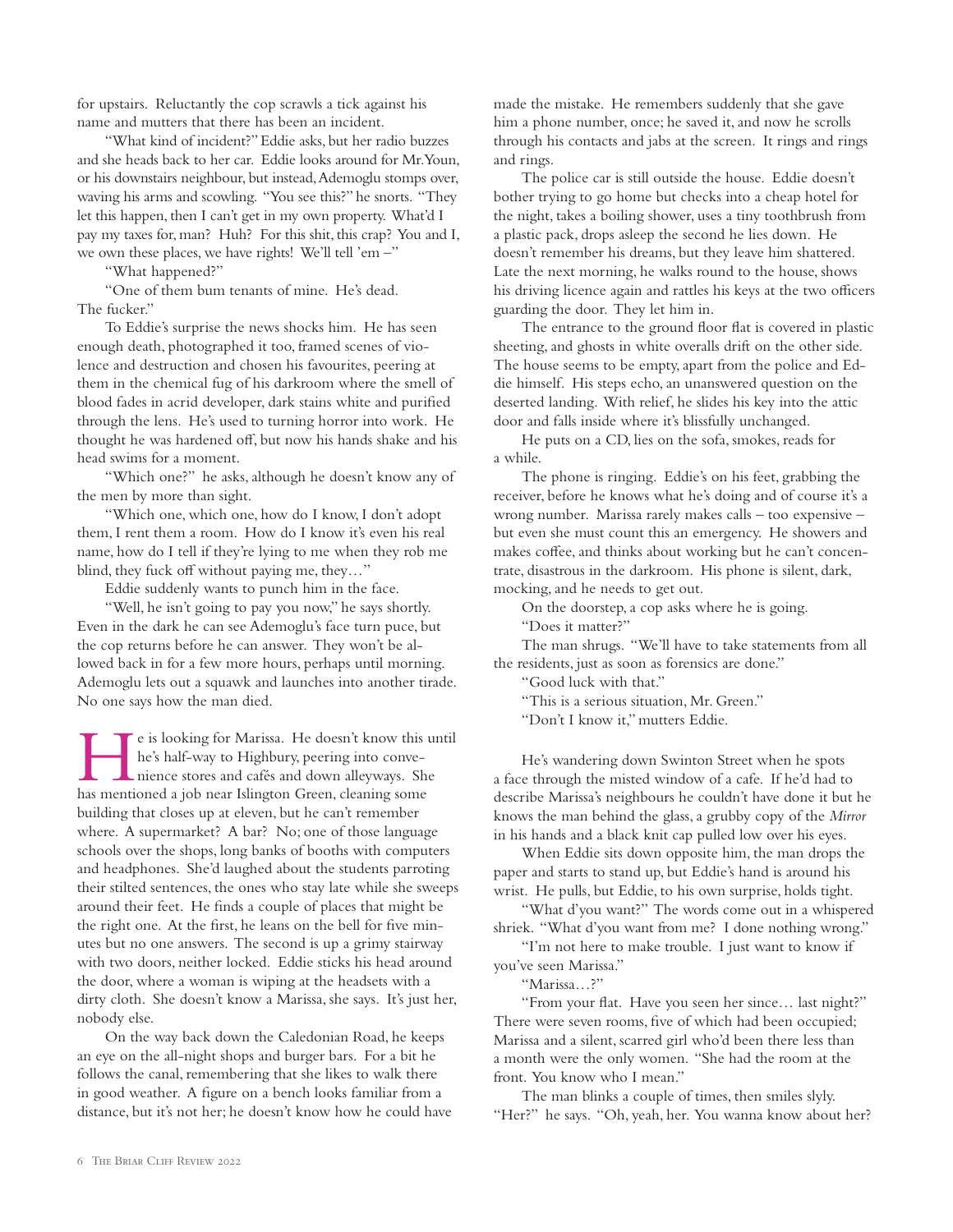I bet you do."

"Yeah, I do." Eddie keeps his voice flat but leaves his hand where it is.

"What's she to you, huh? Who's askin' about her? Who's…"

"Nobody. Just me."

"I seen her."

"When? Where?" Eddie notices that the man is shaking slightly. His nails are cracked and discoloured, his thumb-pads splayed. It would be good to photograph them.

"Last night." He wipes his mouth on his sleeve. "Last night, course. That's what you mean, innit? Oh yeah, she was home alright. She was home."

"What time?" says Eddie, but the man cackles and buries his face again in the mug.

"Late," he says when he emerges. "Late, late. Right before the police came. She was outa there, she was fast outa there."

"And you? Did you hang around to talk to the cops?"

"What –" The mug lands back on the table with a crack. "What you sayin'?"

"I'm saying it sounds like you both got the hell out of there. Don't blame you. So did I." The conversation annoys him; why did he even start it? Surely the only reason Marissa is out of sight is because she'd found the lowest place to lie, the one she needed because – unlike Eddie – she didn't have money, or a title deed to the flat she'd fled. She'd be back, stoic or sardonic, once the fuss had died down. And where did he get off himself, giving this poor bastard the third degree?

"Did you know him?" he asks more gently, letting go. "The guy who died?"

The man worries at the tabletop with his ravaged fingers. "No. Not –  $no$ ."

"Hell of a shock."

The man shrugs. Eddie thinks about staying, buying him another coffee, but instead he gets up to leave. He's on his way to the door when the man adds, "But Marissa. Last week, man. She was yellin' at him, yellin' at him like she wanted to kill him."

He's yelled at enough people, been yelled at enough, to know it doesn't mean anything. Even so, he tries to visit all the places he's seen Marissa outside the house and every one of them is empty. A little before six he's outside a pub he sometimes visits off the Grey's Inn Road, and it feels like time to stop. He pushes the hefty wooden door but meets resistance. When he shoves harder, he realises that someone is on the other side, buffing the stained glass with a cloth. The person steps back to let him in; at first he thinks he's hallucinating when he sees it's Marissa.

"Christ almighty!"

Marissa shrinks. She backs into the shadows, the cloth twisted and hard in her hands and her eyes cast down to the floor.

"What are you doing here?" Eddie demands.

The cloth cracks. "Work," she mutters. "Work here, three days a week. I get off at six."

She's so matter-of-fact that he almost laughs, until the tear trickles down her cheek. "God, Marissa," he says. "You – you just came to work? Where were you last night?"

He has to lean close to hear her answer. "Laundrette. Twenty-four hour. And today, I… I got nowhere else to go. So I came to work."

It makes as much sense as anything else.

"But now…" She looks around. "Now, I go. I'm done here."

"You're going home?"

She shakes her head until her hair covers her eyes. "Can't… can't go home. You know."

## "Last week, man. She was yellin' at him, yellin' at him like she wanted to kill him."

He thinks of saying that the police won't care about her immigration status, not now, but it's probably not true. And he doubts she has a friend or a relative where she can stay. If she did, she'd be there already.

"I gotta go."

"Go where, Marissa?"

She avoids his eyes. "I can't go back."

She pushes past him towards the door, but Eddie follows her. They hover in the vestibule, the glass half-cleaned.

"I know," he says. "I know that. But… let me help you. Work it out…"

"Work out?" There's an echo of her old sarcasm but it withers as fast as it came. "Work out? What can I work out? This is bad…"

He doesn't know what to say, but he leads her to a booth and gets her a brandy, remembering that she's accepted it before as they sat on the fire escape at the end of a long week. The glass and the drink and the chintzy wall light make her face seem golden although he knows she's grey and pale.

Of course she is innocent. He knows because she hasn't even considered the possibility that the yelling might mean something else. She had bawled the dead man out after she caught him stealing food from the new girl in the flat. The first rule of having nothing is that you don't take from people who have less. Marissa tells Eddie this not to prove her innocence, but because it's what happened. She never even knew his name; she just called him a thieving swine. The girl was too scared to confront him, but Marissa had standards. Eddie's had his own fridge for thirty years.

"So he was a prick," says Eddie. "Look, I'll vouch for you. I'll say  $-$ "

"But then I found him," she murmurs, twisting her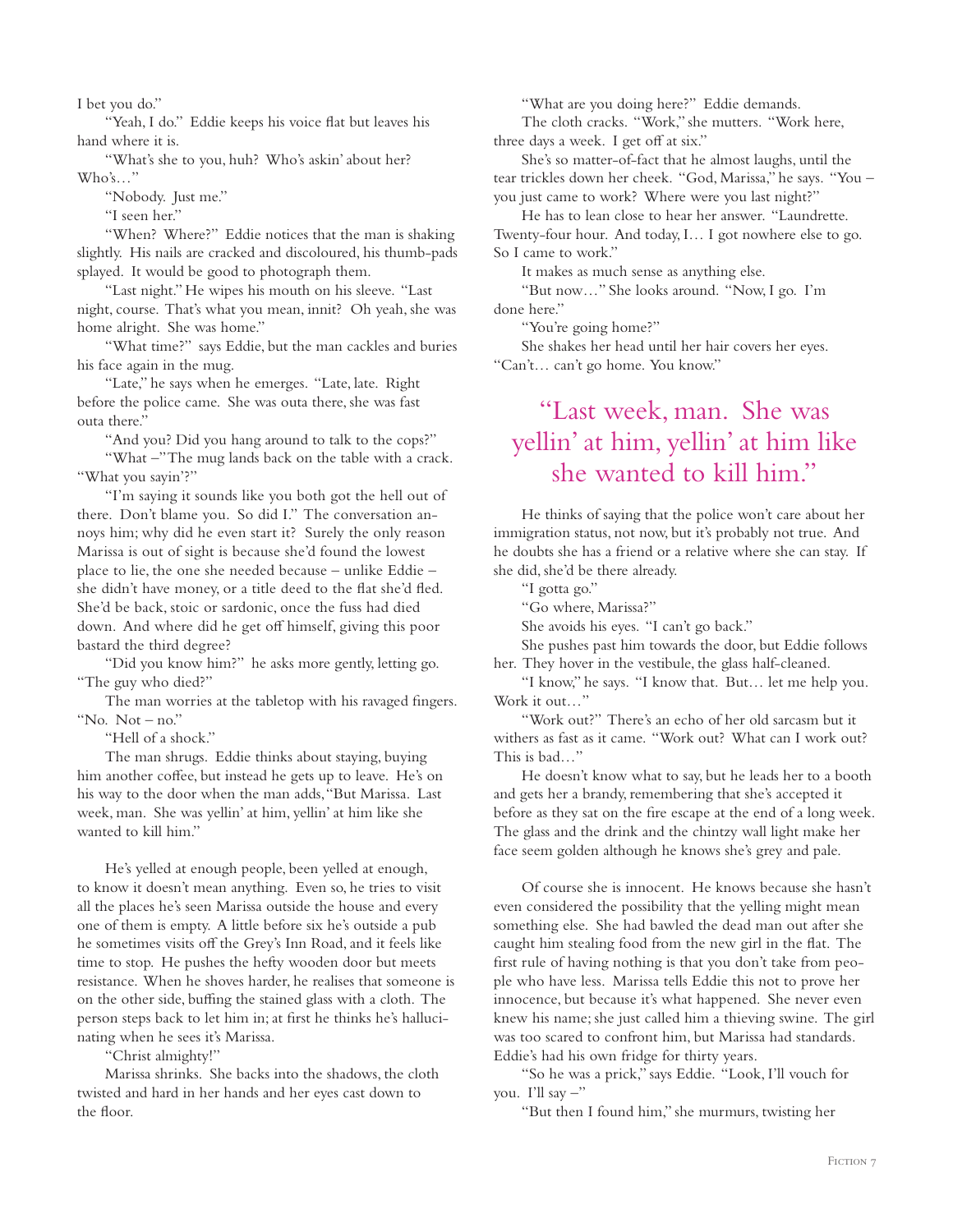hands in her skirt. She opens and closes her mouth and then words gush out so quickly that she might choke on them. "I come back and his door is open, the music loud, and I think, that asshole, people are trying to sleep, and I go to tell him, and – and he is there. On the bed. I know he – he is – he has gone. I seen enough people dead. And his neck…" She makes a clawing motion at her collar. "Torn. Like ribbons. Threads. Like if an animal… and, on the bed by him…" Her voice clots and dries.

"You can tell me," says Eddie. He's numb, like the first numbness of real cold, or drunkenness, or fever.

"The bottle," says Marissa. "*That* bottle. The one I clean up. The part left whole, the neck and the, the…" With her hands she describes the shoulders of a bottle. Eddie thinks how odd it is that there is no word for this. Marissa's clothes are clean, bloodless. "And I know, my – hands. My fingertips, on the glass…"

"Fingerprints," says Eddie. "Oh Christ."

"So – I ran. I ran."

"Ran. Right. And did anyone…?"

"The other man, he come home. He see me. I pass him in the door."

Eddie pushes the brandy glass across the table and she drinks. "I don't know none of them," she says. "We all… come home, get up, we work. Too busy, also what we say, them and me? Nothing alike. Just we here, not somewhere else."

"OK." He makes himself breathe deeply. "OK. Look, I know a few decent lawyers. People who do criminal work. An immigration lawyer, come to that.  $I -$ "

"No."

"Fuck it, Marissa, this is a big deal." Eddie ran through the names of the lawyers in his head, people he'd met on news stories, a feature on refugees. What's a little murder charge between professional acquaintances? "Look, I get why you don't want to talk to the police. *All* the reasons, and I don't give a shit about those. But –"

"No. No, no."

Eddie knows he shouldn't believe her story, and he believes it all the more. He sighs deeply and watches her eyes swell in the globe of her glass. "OK. OK, then. No lawyer, not yet anyway. But, we'll figure this out, OK?"

Somehow he persuades her to come home with him, on<br>the way buying a completely incongruous pizza, with<br>anchovies and olives and extra cheese. Eddie scouts<br>out the flat but the con has gone. There's a cat's cradle of the way buying a completely incongruous pizza, with anchovies and olives and extra cheese. Eddie scouts out the flat, but the cop has gone. There's a cat's cradle of yellow tape across the locked door of the downstairs flat. He signals to Marissa who scuttles from the street corner to the front door and up the stairs, panting with the effort until she reaches his attic.

She hesitates on the threshold as he switches on the lights and the television and the kettle. Eddie thinks she might vanish, but at last, she tiptoes inside and perches on the sofa while he makes coffee. She looks around, eyes sharp as knives.

"Nice," she murmurs. "Not how I think your place is."

He laughs. "What were you expecting? Take-out boxes and dirty socks?" In fact the flat is clean and pleasantly cluttered with thirty years of living.

Marissa gestures, as if stroking a smooth surface. "I expect, not so many things. I think black, shiny, silver metal. Machines, loudspeakers."

"High tech minimalist. Not bloody likely." He sinks into his wheezing wicker chair. "How are you, Marissa? You OK? You must be knackered."

"Don't matter." She hunches her shoulders.

"You can hole up here for a bit, if you want."

"They will come back. To ask. They ask…" She breaks off, shivering.

"About you?"

"About him."

Eddie gives her a cigarette. Her lips tremble; it takes him a couple of tries to light it. "Yeah, well. We'll deal with that. We can find another place for you, if you want. I'll call a few people, in the morning."

Does she know why she's here, he wonders? Because he doesn't. He looks around and his place is suddenly unrecognisable, a port in a storm, a life lived in a high attic. Marissa draws on her cigarette and gives him an unfamiliar smile.

"You don't –" she says awkwardly.

Eddie goes into the kitchen to fetch plates. When he comes back, she is watching the smoke as it thins and vanishes.

"You don't have to help," says Marissa.

Eddie lights his own cigarette and cuts the pizza. They eat in silence, watching a black and white war film with chiselled men in uniforms and caps. "Heroes," Marissa says sadly. She takes the blanket which he's fetched for her and wraps it tightly around her shoulders.

*I seen enough people dead*, she'd told him. He's seen plenty of dead bodies himself, and photographed most of them, but he's never stumbled upon one unwarned.

At midnight he offers to sleep on the sofa so that she can have his bed. She refuses.

"I'll change the sheets."

"No. No need." She gets up and marches into the bathroom. Eddie thinks of her using his soap, the bathmat, the toothbrush he bought at the corner shop. He fetches pillows and another blanket and a quilt, knowing she will feel cold although the night is mild.

How will he sleep in a house where a man was murdered? Probably he has done it before without knowing, but not a few scant hours after a warm and pulsing throat was slashed, not with bloody footprints still downstairs on the carpet. In the next room, Marissa turns, breathes, sighs. Outside there's shouting and a car spits and starts. Eddie's eyes won't close. He resigns himself to a long night, but when he jolts up and up through layers of dark, he realises he's been